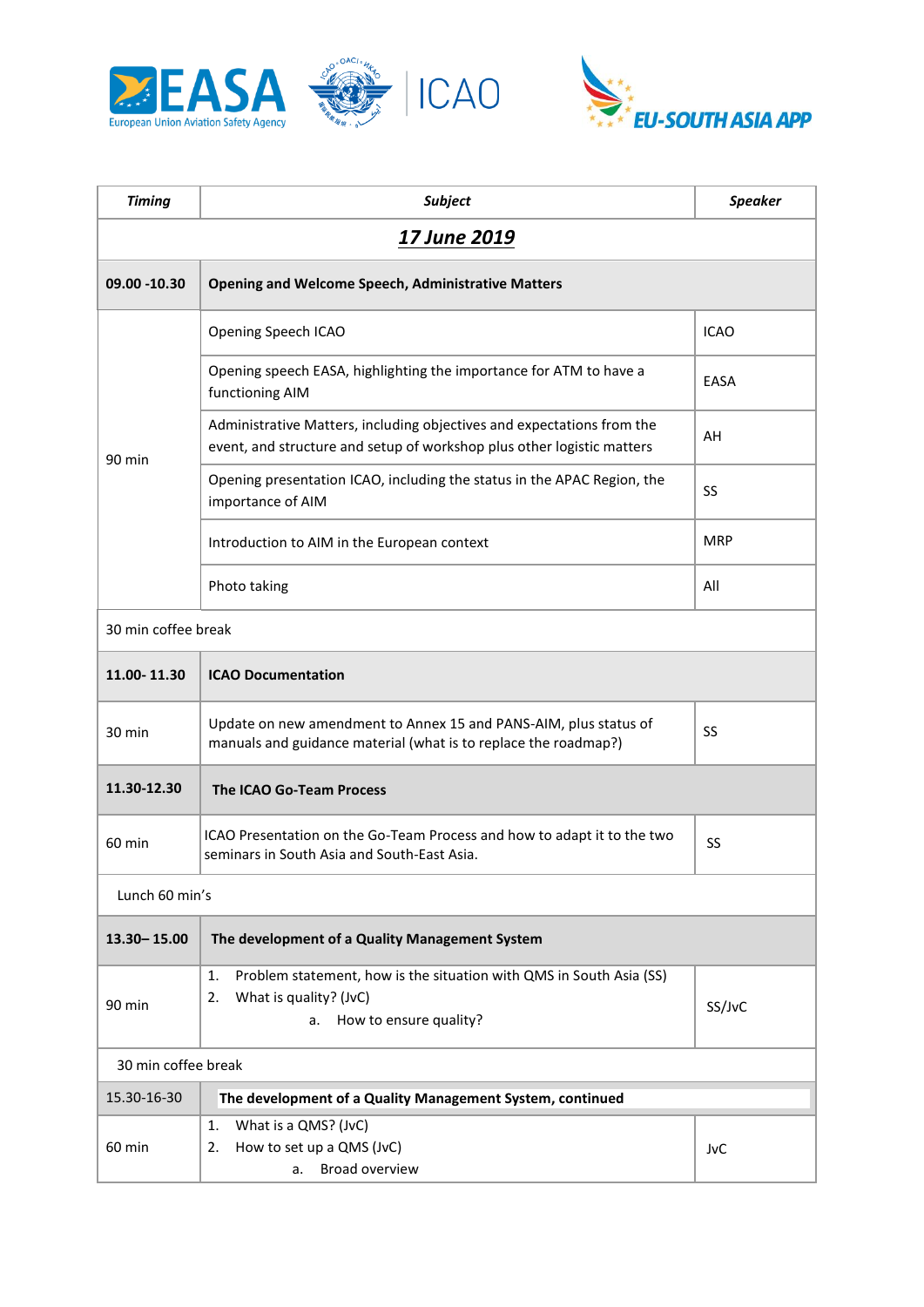



|                     | Introduction to ISO 9001:2015<br>b.<br>3.<br>Quality Management practices and data handling to achieve integrity<br>requirements (JvC)                                                                                                                                                                                                                                                                                    |        |  |  |
|---------------------|---------------------------------------------------------------------------------------------------------------------------------------------------------------------------------------------------------------------------------------------------------------------------------------------------------------------------------------------------------------------------------------------------------------------------|--------|--|--|
| $16.30 - 17.00$     | Wrap up Day 1                                                                                                                                                                                                                                                                                                                                                                                                             |        |  |  |
| <u>18 June 2019</u> |                                                                                                                                                                                                                                                                                                                                                                                                                           |        |  |  |
| $09.00 - 10.00$     | The development of a Quality Management System, continued                                                                                                                                                                                                                                                                                                                                                                 |        |  |  |
| 60 min              | The implementation of QMS in Belgium, issues, challenges and<br>1.<br>solutions (JvC)<br>Regulatory requirements for QMS (JvC)<br>2.<br>ICAO Annex 15 & PANS-AIM<br>a.<br>EU Regulation 73/2010 = LAW<br>b.<br>Where to find supporting documentation (JvC)<br>3.                                                                                                                                                         | JvC    |  |  |
| Coffee break 30 min |                                                                                                                                                                                                                                                                                                                                                                                                                           |        |  |  |
| 10.30-12.00         | The development of a Quality Management System, continued                                                                                                                                                                                                                                                                                                                                                                 |        |  |  |
| 90 min              | Interactive session (JvC)<br>1.<br>a. Set up your own QMS<br><b>b.</b> Write a simple process<br>Define KPIs - what to measure and how?<br>c.<br>Describe implementation of continuous<br>d.<br>improvement<br>e. Auditing - what items to check?<br>Describe Management Review for this process -<br>f.<br>what items to cover?<br>Way forward for south Asia, how to continue in an ICAO Go-<br>z.<br>Team process (SS) | JvC/SS |  |  |
| Lunch 60 min        |                                                                                                                                                                                                                                                                                                                                                                                                                           |        |  |  |
| $13.00 - 14.30$     | <b>Aeronautical Information Data Quality</b>                                                                                                                                                                                                                                                                                                                                                                              |        |  |  |
| 90 min              | Problem statement, how is the situation with data quality in South<br>1.<br>Asia (SS)<br>Issues and solutions, for each issue 1) Identify Issue, 2) how was it<br>2.<br>addressed in Europe, and 3) How the same can be used in south<br>Asia countries (involving the participants in practical exercises):<br>overall approach to AI data quality > EC regulatory approach<br>(MRP)                                     | SS/MRP |  |  |
| Coffee break 30 min |                                                                                                                                                                                                                                                                                                                                                                                                                           |        |  |  |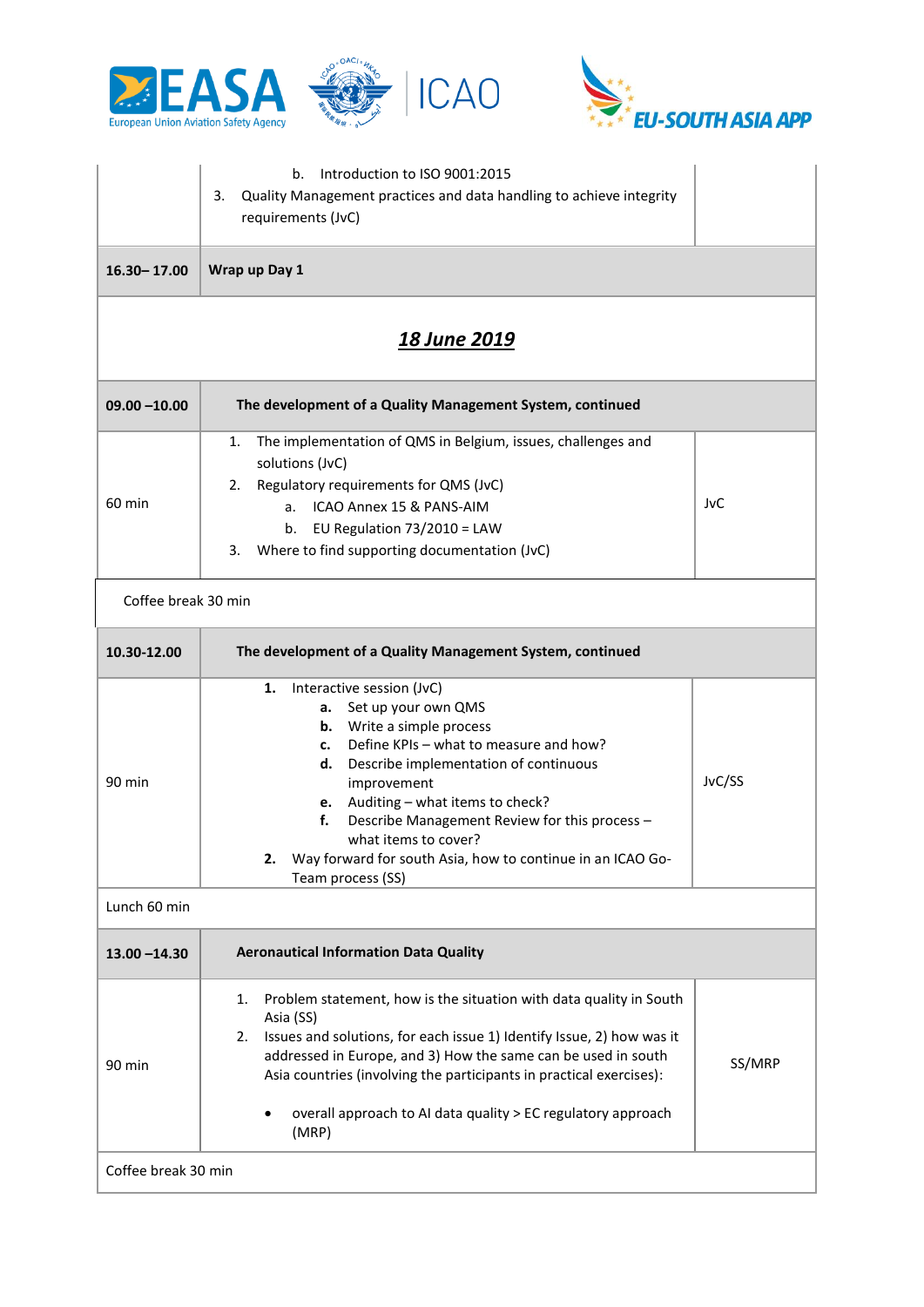



| $15.00 -$<br>16.30 | Aeronautical Information Data Quality, continued                                                                                                                                                                                                                                     |            |
|--------------------|--------------------------------------------------------------------------------------------------------------------------------------------------------------------------------------------------------------------------------------------------------------------------------------|------------|
| 90 min             | management of the data originators/data providers > data<br>$\bullet$<br>originator index + formal arrangements (MRP)<br>collection of the data $>$ data product specification $+$ data set<br>$\bullet$<br>specification + digital connections + data integrity protection<br>(MRP) | <b>MRP</b> |
| 16.30-17.00        | Wrap up Day 2                                                                                                                                                                                                                                                                        |            |

|                     | <b>19 June 2019</b>                                                                                                                                                                                                                                                                                                                                                                                 |            |  |
|---------------------|-----------------------------------------------------------------------------------------------------------------------------------------------------------------------------------------------------------------------------------------------------------------------------------------------------------------------------------------------------------------------------------------------------|------------|--|
| 09.00-10.30         | Aeronautical Information Data Quality, continued                                                                                                                                                                                                                                                                                                                                                    |            |  |
| 90 min              | validation and verification of the data > EUROCAE ED76,<br>$\bullet$<br>Common Reference systems (MRP)<br>the Integrated Aeronautical Information Database > buy your<br>own system vs use EAD (MRP)<br>data processing > the new EUROCONTROL ADP (MRP)                                                                                                                                             | <b>MRP</b> |  |
| 30 min Coffee break |                                                                                                                                                                                                                                                                                                                                                                                                     |            |  |
| 11.00-12.00         | Aeronautical Information Data Quality, continued                                                                                                                                                                                                                                                                                                                                                    |            |  |
| 60 min              | distribution of the new Digital Products (eAIP, ICAO Data Sets) ><br>$\bullet$<br>eAIP Specification + AIXM Encoding Guidelines (MRP)<br>Overview of future evolutions, including Digital NOTAM and SWIM<br>3.<br>(MRP)<br>Group exercise, how justify to senior management the importance of<br>4.<br>AIS.<br>5.<br>Way forward for South Asia, how to continue in an ICAO Go-Team<br>process (SS) | MRP/SS     |  |
| Lunch 60 min        |                                                                                                                                                                                                                                                                                                                                                                                                     |            |  |
| 13.00-1400          | <b>AIM Training</b>                                                                                                                                                                                                                                                                                                                                                                                 |            |  |
|                     | AIM Training in Asia (SS)<br>1.<br>2.<br>AIM Training in Europe (JvC and MRP)                                                                                                                                                                                                                                                                                                                       | SS/MRP/JvC |  |
| 30 min coffee break |                                                                                                                                                                                                                                                                                                                                                                                                     |            |  |
| 14.30-16.00         | Round Table discussions on the priorities of South Asia                                                                                                                                                                                                                                                                                                                                             |            |  |
| 90 min              | The workshop finishes by a round table discussion led by the ICAO rep and<br>experts from Europe, seeking the input from the South Asia experts as to                                                                                                                                                                                                                                               | All        |  |